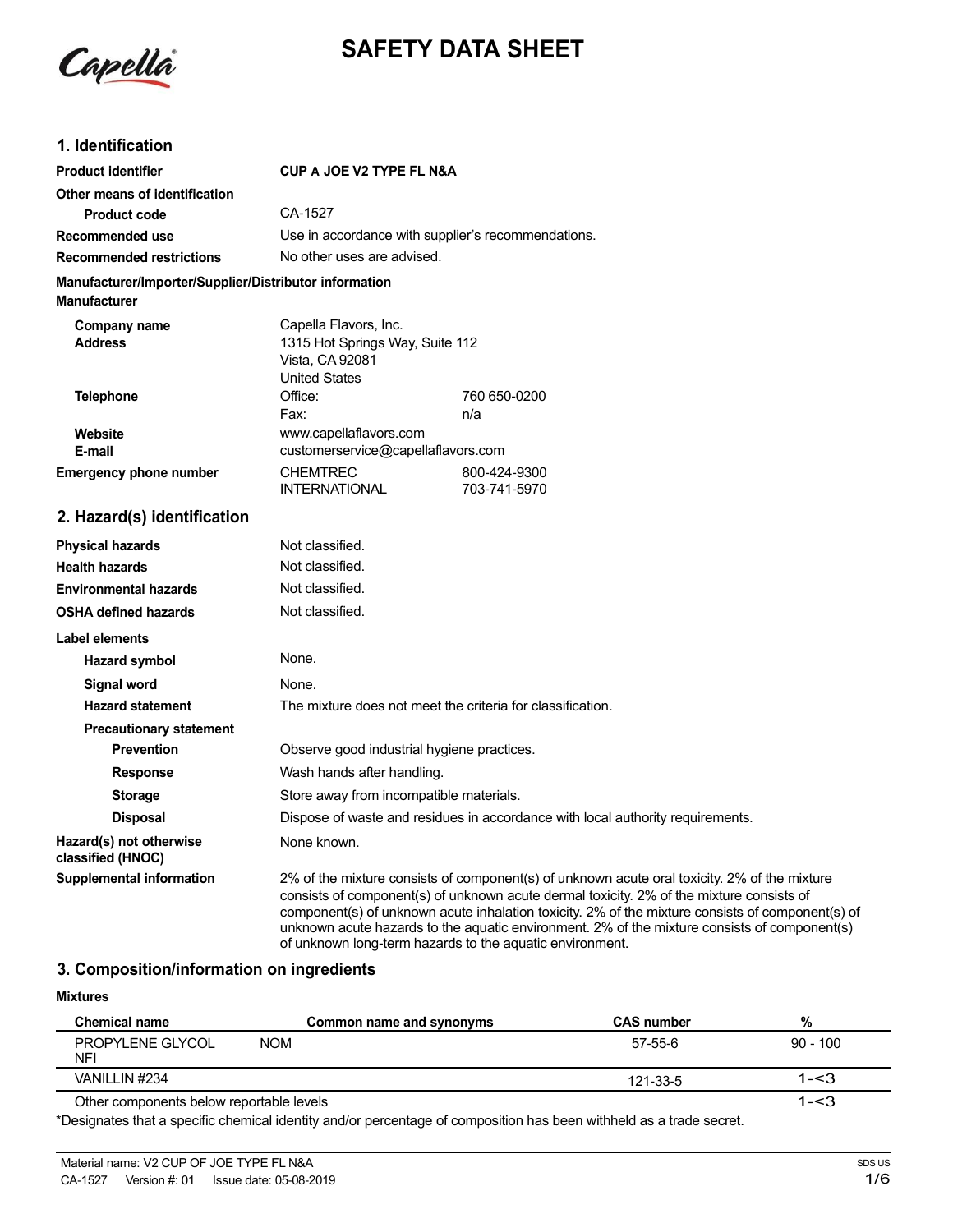### **4. First-aid measures**

| <b>Inhalation</b>                                                            | Move to fresh air. Call a physician if symptoms develop or persist.                                                 |
|------------------------------------------------------------------------------|---------------------------------------------------------------------------------------------------------------------|
| <b>Skin contact</b>                                                          | Wash off with soap and water. Get medical attention if irritation develops and persists.                            |
| Eye contact                                                                  | Rinse with water. Get medical attention if irritation develops and persists.                                        |
| Ingestion                                                                    | Rinse mouth. Get medical attention if symptoms occur.                                                               |
| <b>Most important</b><br>symptoms/effects, acute and<br>delayed              | Direct contact with eyes may cause temporary irritation.                                                            |
| Indication of immediate<br>medical attention and special<br>treatment needed | Treat symptomatically.                                                                                              |
| <b>General information</b>                                                   | Ensure that medical personnel are aware of the material(s) involved, and take precautions to<br>protect themselves. |
| 5. Fire-fighting measures                                                    |                                                                                                                     |

| Alcohol resistant foam. Powder. Carbon dioxide (CO2).                                         |
|-----------------------------------------------------------------------------------------------|
| Do not use water jet as an extinguisher, as this will spread the fire.                        |
| During fire, gases hazardous to health may be formed.                                         |
| Self-contained breathing apparatus and full protective clothing must be worn in case of fire. |
| Move containers from fire area if you can do so without risk.                                 |
| Use standard firefighting procedures and consider the hazards of other involved materials.    |
| No unusual fire or explosion hazards noted.                                                   |
|                                                                                               |

### **6. Accidental release measures**

| Personal precautions,<br>protective equipment and<br>emergency procedures | Keep unnecessary personnel away. For personal protection, see section 8 of the SDS.                                                                                                                                                               |
|---------------------------------------------------------------------------|---------------------------------------------------------------------------------------------------------------------------------------------------------------------------------------------------------------------------------------------------|
| Methods and materials for<br>containment and cleaning up                  | Use water spray to reduce vapors or divert vapor cloud drift.                                                                                                                                                                                     |
|                                                                           | Large Spills: Stop the flow of material, if this is without risk. Dike the spilled material, where this is<br>possible. Absorb in vermiculite, dry sand or earth and place into containers. Following product<br>recovery, flush area with water. |
|                                                                           | Small Spills: Wipe up with absorbent material (e.g. cloth, fleece). Clean surface thoroughly to<br>remove residual contamination.                                                                                                                 |
|                                                                           | Never return spills to original containers for re-use. For waste disposal, see section 13 of the SDS.                                                                                                                                             |
| <b>Environmental precautions</b>                                          | Avoid discharge into drains, water courses or onto the ground.                                                                                                                                                                                    |
| 7. Handling and storage                                                   |                                                                                                                                                                                                                                                   |
| Precautions for safe handling                                             | Avoid prolonged exposure. Observe good industrial hygiene practices.                                                                                                                                                                              |
| Conditions for safe storage,<br>including any incompatibilities           | Store in tightly closed container. Store away from incompatible materials (see Section 10 of the<br>SDS).                                                                                                                                         |

# **8. Exposure controls/personal protection**

#### **Occupational exposure limits**

The following constituents are the only constituents of the product which have a PEL, TLV or other recommended exposure limit. At this time, the other constituents have no known exposure limits.

| <b>Components</b>                         | <b>Type</b> | Value             | Form     |
|-------------------------------------------|-------------|-------------------|----------|
| PROPYLENE GLYCOL<br>NOM NFI (CAS 57-55-6) | TWA         | $10 \text{ mg/m}$ | Aerosol. |
| VANILLIN #234 (CAS<br>$121 - 33 - 5$      | <b>TWA</b>  | $10 \text{ mg/m}$ |          |

# **Biological limit values**

No biological exposure limits noted for the ingredient(s).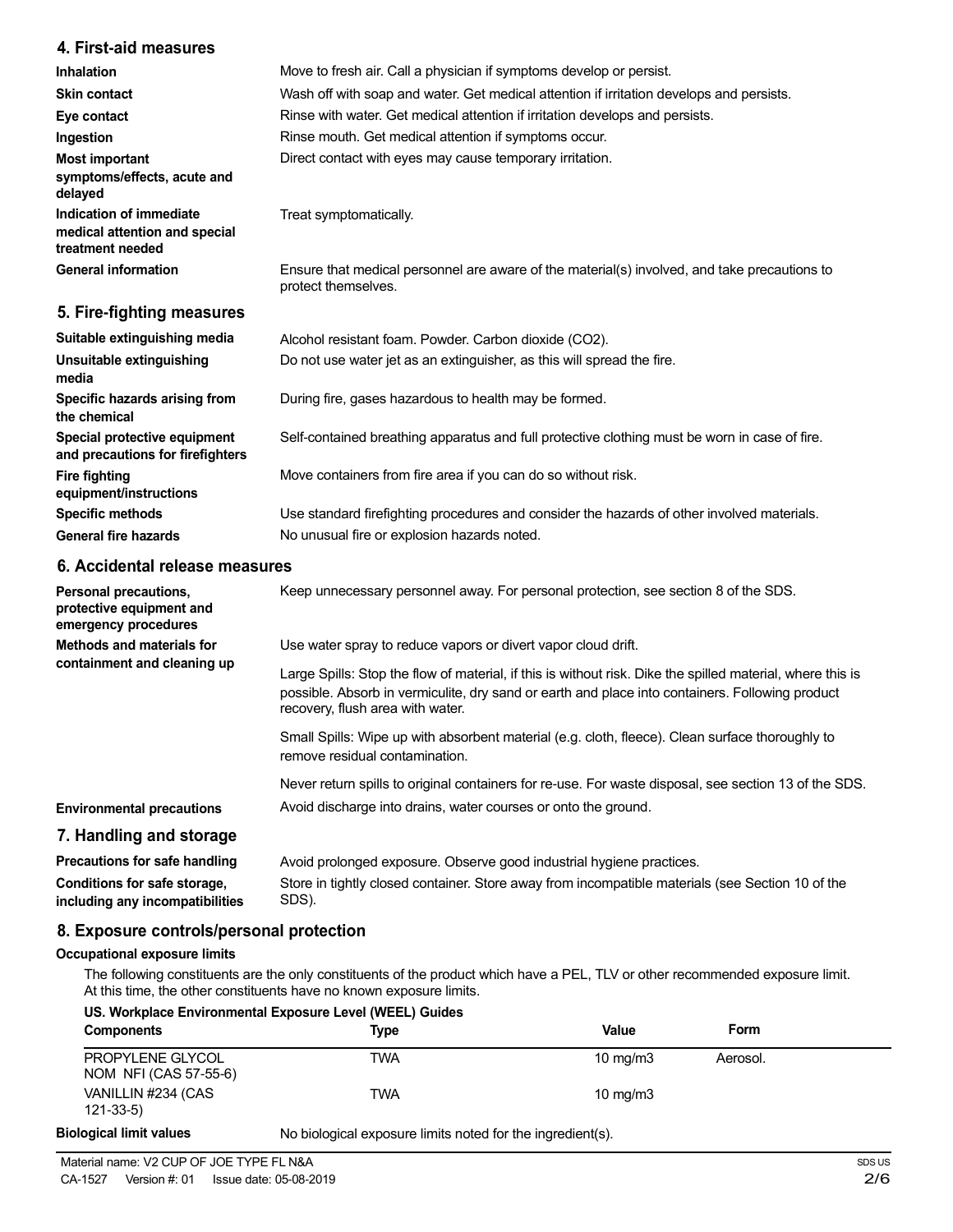| Appropriate engineering<br>controls | Good general ventilation should be used. Ventilation rates should be matched to conditions. If<br>applicable, use process enclosures, local exhaust ventilation, or other engineering controls to<br>maintain airborne levels below recommended exposure limits. If exposure limits have not been<br>established, maintain airborne levels to an acceptable level. |
|-------------------------------------|--------------------------------------------------------------------------------------------------------------------------------------------------------------------------------------------------------------------------------------------------------------------------------------------------------------------------------------------------------------------|
|                                     | Individual protection measures, such as personal protective equipment                                                                                                                                                                                                                                                                                              |
| Eye/face protection                 | Wear safety glasses with side shields (or goggles).                                                                                                                                                                                                                                                                                                                |
| <b>Skin protection</b>              |                                                                                                                                                                                                                                                                                                                                                                    |
| <b>Hand protection</b>              | Wear appropriate chemical resistant gloves.                                                                                                                                                                                                                                                                                                                        |
| Other                               | Wear suitable protective clothing.                                                                                                                                                                                                                                                                                                                                 |
| <b>Respiratory protection</b>       | In case of insufficient ventilation, wear suitable respiratory equipment.                                                                                                                                                                                                                                                                                          |
| <b>Thermal hazards</b>              | Wear appropriate thermal protective clothing, when necessary.                                                                                                                                                                                                                                                                                                      |
| General hygiene<br>considerations   | Always observe good personal hygiene measures, such as washing after handling the material<br>and before eating, drinking, and/or smoking. Routinely wash work clothing and protective<br>equipment to remove contaminants.                                                                                                                                        |

# **9. Physical and chemical properties**

| Appearance                                        |                                               |
|---------------------------------------------------|-----------------------------------------------|
| <b>Physical state</b>                             | Liquid.                                       |
| Form                                              | Liquid.                                       |
| Color                                             | Not available.                                |
| Odor                                              | Not available.                                |
| <b>Odor threshold</b>                             | Not available.                                |
| рH                                                | Not available.                                |
| Melting point/freezing point                      | -74.2 $\degree$ F (-59 $\degree$ C) estimated |
| Initial boiling point and boiling<br>range        | 370.76 °F (188.2 °C) estimated                |
| <b>Flash point</b>                                | > 200.0 °F (> 93.3 °C) Closed Cup             |
| <b>Evaporation rate</b>                           | Not available.                                |
| Flammability (solid, gas)                         | Not applicable.                               |
| Upper/lower flammability or explosive limits      |                                               |
| <b>Flammability limit - lower</b><br>$(\%)$       | Not available.                                |
| <b>Flammability limit - upper</b><br>(%)          | Not available.                                |
| Explosive limit - lower (%)                       | Not available.                                |
| Explosive limit - upper (%)                       | Not available.                                |
| Vapor pressure                                    | 0.17 hPa estimated                            |
| <b>Vapor density</b>                              | Not available.                                |
| <b>Relative density</b>                           | Not available.                                |
| Solubility(ies)                                   |                                               |
| Solubility (water)                                | Not available.                                |
| <b>Partition coefficient</b><br>(n-octanol/water) | Not available.                                |
| <b>Auto-ignition temperature</b>                  | 700 °F (371.11 °C) estimated                  |
| <b>Decomposition temperature</b>                  | Not available.                                |
| <b>Viscosity</b>                                  | Not available.                                |
| <b>Other information</b>                          |                                               |
| <b>Explosive properties</b>                       | Not explosive.                                |
| <b>Flammability class</b>                         | Combustible IIIB estimated                    |
| <b>Oxidizing properties</b>                       | Not oxidizing.                                |
| <b>Refractive index</b>                           | 1.4223 - 1.4523                               |
| <b>Specific gravity</b>                           | $1.02 - 1.05$                                 |
|                                                   |                                               |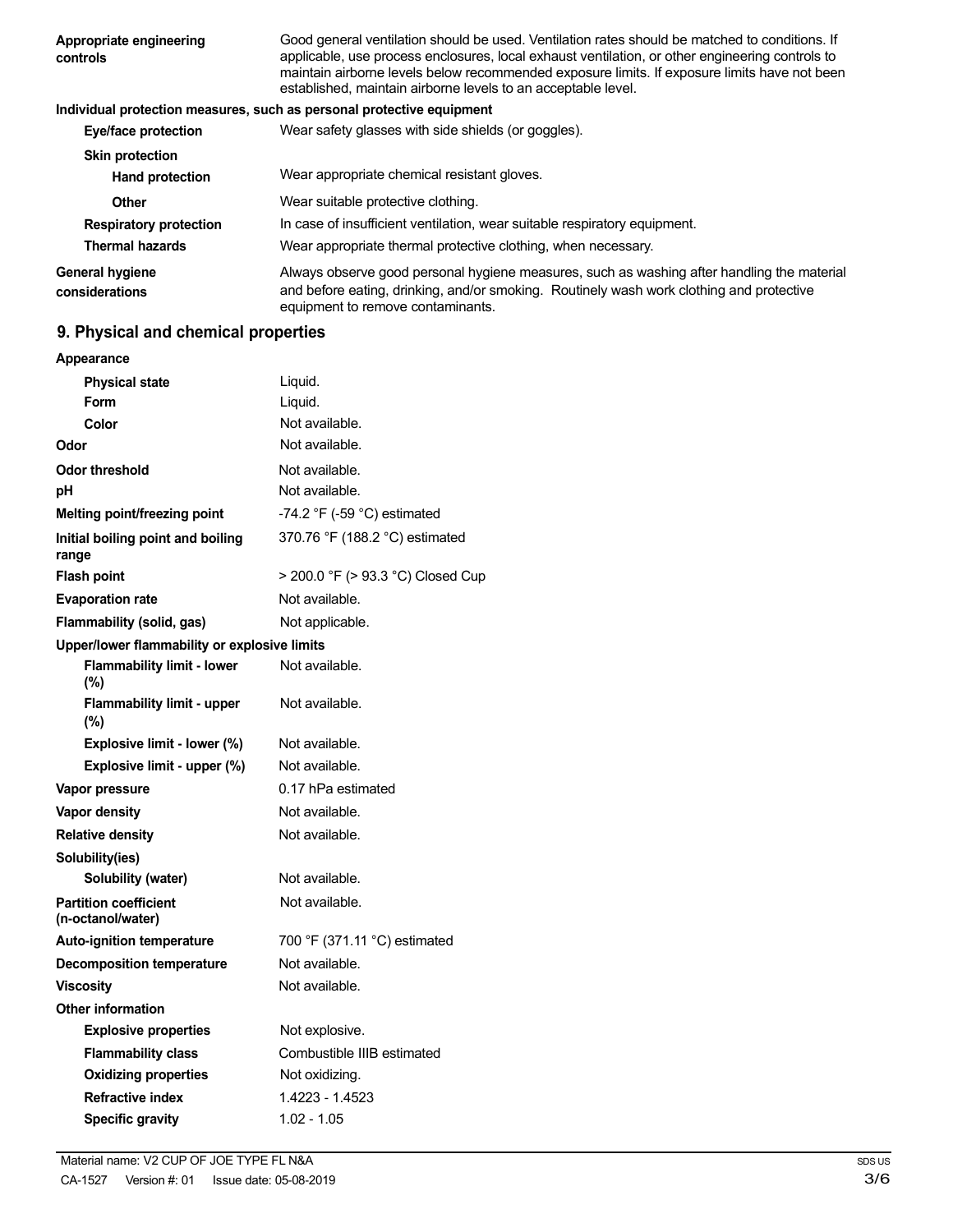# **10. Stability and reactivity**

| <b>Reactivity</b>                            | The product is stable and non-reactive under normal conditions of use, storage and transport.                                                                            |
|----------------------------------------------|--------------------------------------------------------------------------------------------------------------------------------------------------------------------------|
| <b>Chemical stability</b>                    | Material is stable under normal conditions.                                                                                                                              |
| <b>Possibility of hazardous</b><br>reactions | No dangerous reaction known under conditions of normal use.                                                                                                              |
| <b>Conditions to avoid</b>                   | Keep away from heat, hot surfaces, sparks, open flames and other ignition sources. Avoid<br>temperatures exceeding the flash point. Contact with incompatible materials. |
| Incompatible materials                       | Strong oxidizing agents.                                                                                                                                                 |
| <b>Hazardous decomposition</b><br>products   | No hazardous decomposition products are known.                                                                                                                           |

### **11. Toxicological information**

### **Information on likely routes of exposure**

| <b>Inhalation</b>                                                                  | Prolonged inhalation may be harmful.                                                                                                                                                                  |
|------------------------------------------------------------------------------------|-------------------------------------------------------------------------------------------------------------------------------------------------------------------------------------------------------|
| <b>Skin contact</b>                                                                | No adverse effects due to skin contact are expected.                                                                                                                                                  |
| Eye contact                                                                        | Direct contact with eyes may cause temporary irritation.                                                                                                                                              |
| Ingestion                                                                          | Expected to be a low ingestion hazard.                                                                                                                                                                |
| Symptoms related to the<br>physical, chemical and<br>toxicological characteristics | Direct contact with eyes may cause temporary irritation.                                                                                                                                              |
| Information on toxicological effects                                               |                                                                                                                                                                                                       |
| <b>Acute toxicity</b>                                                              | Not known.                                                                                                                                                                                            |
| <b>Skin corrosion/irritation</b>                                                   | Prolonged skin contact may cause temporary irritation.                                                                                                                                                |
| Serious eye damage/eye<br>irritation                                               | Direct contact with eyes may cause temporary irritation.                                                                                                                                              |
| Respiratory or skin sensitization                                                  |                                                                                                                                                                                                       |
| <b>Respiratory sensitization</b>                                                   | Not a respiratory sensitizer.                                                                                                                                                                         |
| <b>Skin sensitization</b>                                                          | This product is not expected to cause skin sensitization.                                                                                                                                             |
| Germ cell mutagenicity                                                             | No data available to indicate product or any components present at greater than 0.1% are<br>mutagenic or genotoxic.                                                                                   |
| Carcinogenicity                                                                    | Not classifiable as to carcinogenicity to humans.                                                                                                                                                     |
| Not listed.<br>Not regulated.<br>Not listed.                                       | OSHA Specifically Regulated Substances (29 CFR 1910.1001-1052)<br>US. National Toxicology Program (NTP) Report on Carcinogens                                                                         |
| <b>Reproductive toxicity</b>                                                       | This product is not expected to cause reproductive or developmental effects.                                                                                                                          |
| Specific target organ toxicity -<br>single exposure                                | Not classified.                                                                                                                                                                                       |
| Specific target organ toxicity -<br>repeated exposure                              | Not classified.                                                                                                                                                                                       |
| <b>Aspiration hazard</b>                                                           | Not an aspiration hazard.                                                                                                                                                                             |
| <b>Chronic effects</b>                                                             | Prolonged inhalation may be harmful.                                                                                                                                                                  |
| 12. Ecological information                                                         |                                                                                                                                                                                                       |
| <b>Ecotoxicity</b>                                                                 | The product is not classified as environmentally hazardous. However, this does not exclude the<br>possibility that large or frequent spills can have a harmful or damaging effect on the environment. |
| Persistence and degradability                                                      | No data is available on the degradability of any ingredients in the mixture.                                                                                                                          |
| <b>Bioaccumulative potential</b>                                                   |                                                                                                                                                                                                       |
| Partition coefficient n-octanol / water (log Kow)                                  |                                                                                                                                                                                                       |
| PROPYLENE GLYCOL<br>VANILLIN #234                                                  | NOM NFI<br>$-0.92$<br>1.37                                                                                                                                                                            |
| <b>Mobility in soil</b>                                                            | No data available.                                                                                                                                                                                    |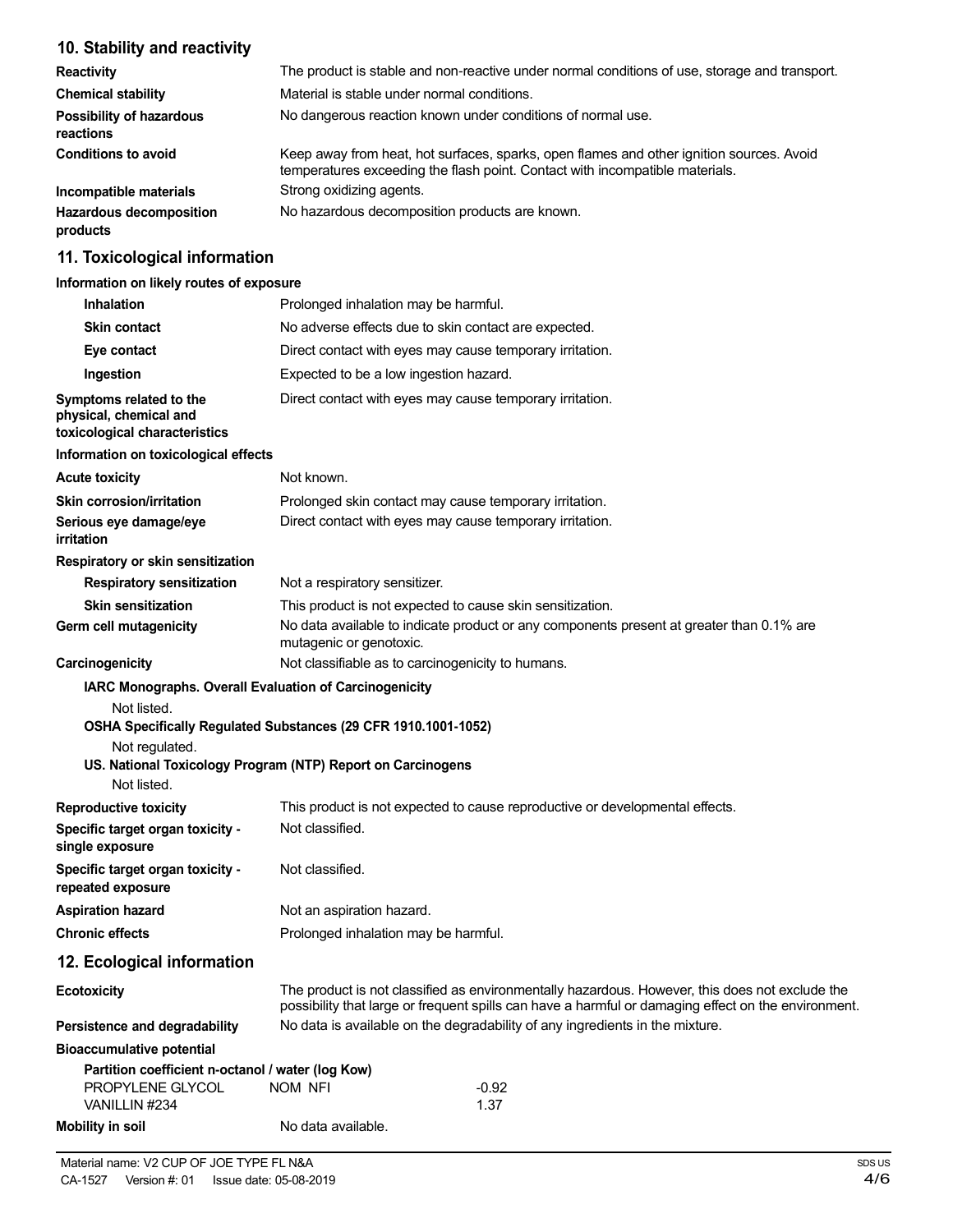| Other adverse effects                                                                 | No other adverse environmental effects (e.g. ozone depletion, photochemical ozone creation<br>potential, endocrine disruption, global warming potential) are expected from this component.                             |
|---------------------------------------------------------------------------------------|------------------------------------------------------------------------------------------------------------------------------------------------------------------------------------------------------------------------|
| 13. Disposal considerations                                                           |                                                                                                                                                                                                                        |
| <b>Disposal instructions</b>                                                          | Collect and reclaim or dispose in sealed containers at licensed waste disposal site.                                                                                                                                   |
| Local disposal regulations                                                            | Dispose in accordance with all applicable regulations.                                                                                                                                                                 |
| Hazardous waste code                                                                  | The waste code should be assigned in discussion between the user, the producer and the waste<br>disposal company.                                                                                                      |
| Waste from residues / unused<br>products                                              | Dispose of in accordance with local regulations. Empty containers or liners may retain some<br>product residues. This material and its container must be disposed of in a safe manner (see:<br>Disposal instructions). |
| Contaminated packaging                                                                | Since emptied containers may retain product residue, follow label warnings even after container is<br>emptied. Empty containers should be taken to an approved waste handling site for recycling or<br>disposal.       |
| 14. Transport information                                                             |                                                                                                                                                                                                                        |
| <b>DOT</b>                                                                            |                                                                                                                                                                                                                        |
| Not regulated as dangerous goods.                                                     |                                                                                                                                                                                                                        |
| <b>IATA</b>                                                                           |                                                                                                                                                                                                                        |
| Not regulated as dangerous goods.                                                     |                                                                                                                                                                                                                        |
| <b>IMDG</b>                                                                           |                                                                                                                                                                                                                        |
| Not regulated as dangerous goods.                                                     |                                                                                                                                                                                                                        |
| Transport in bulk according to<br>Annex II of MARPOL 73/78 and<br>the <b>IBC</b> Code | Not established.                                                                                                                                                                                                       |
| 15 Deculatory information                                                             |                                                                                                                                                                                                                        |

#### **15. Regulatory information**

#### **US federal regulations**

This product is not known to be a "Hazardous Chemical" as defined by the OSHA Hazard Communication Standard, 29 CFR 1910.1200.

#### **Toxic Substances Control Act (TSCA)**

**TSCA Section 12(b) Export Notification (40 CFR 707, Subpt. D)**

Not regulated.

#### **CERCLA Hazardous Substance List (40 CFR 302.4)**

Not listed.

#### **SARA 304 Emergency release notification**

Not regulated.

#### **OSHA Specifically Regulated Substances (29 CFR 1910.1001-1052)**

Not regulated.

#### **Superfund Amendments and Reauthorization Act of 1986 (SARA)**

#### **SARA 302 Extremely hazardous substance**

Not listed.

**SARA 311/312 Hazardous** No (Exempt) **chemical**

# **SARA 313 (TRI reporting)**

Not regulated.

#### **Other federal regulations**

#### **Clean Air Act (CAA) Section 112 Hazardous Air Pollutants (HAPs) List**

Not regulated.

**Clean Air Act (CAA) Section 112(r) Accidental Release Prevention (40 CFR 68.130)**

Not regulated.

**Safe Drinking Water Act** Not regulated.

# **(SDWA)**

### **US state regulations**

#### **California Proposition 65**

California Safe Drinking Water and Toxic Enforcement Act of 1986 (Proposition 65): This material is not known to contain any chemicals currently listed as carcinogens or reproductive toxins. For more information go to www.P65Warnings.ca.gov.